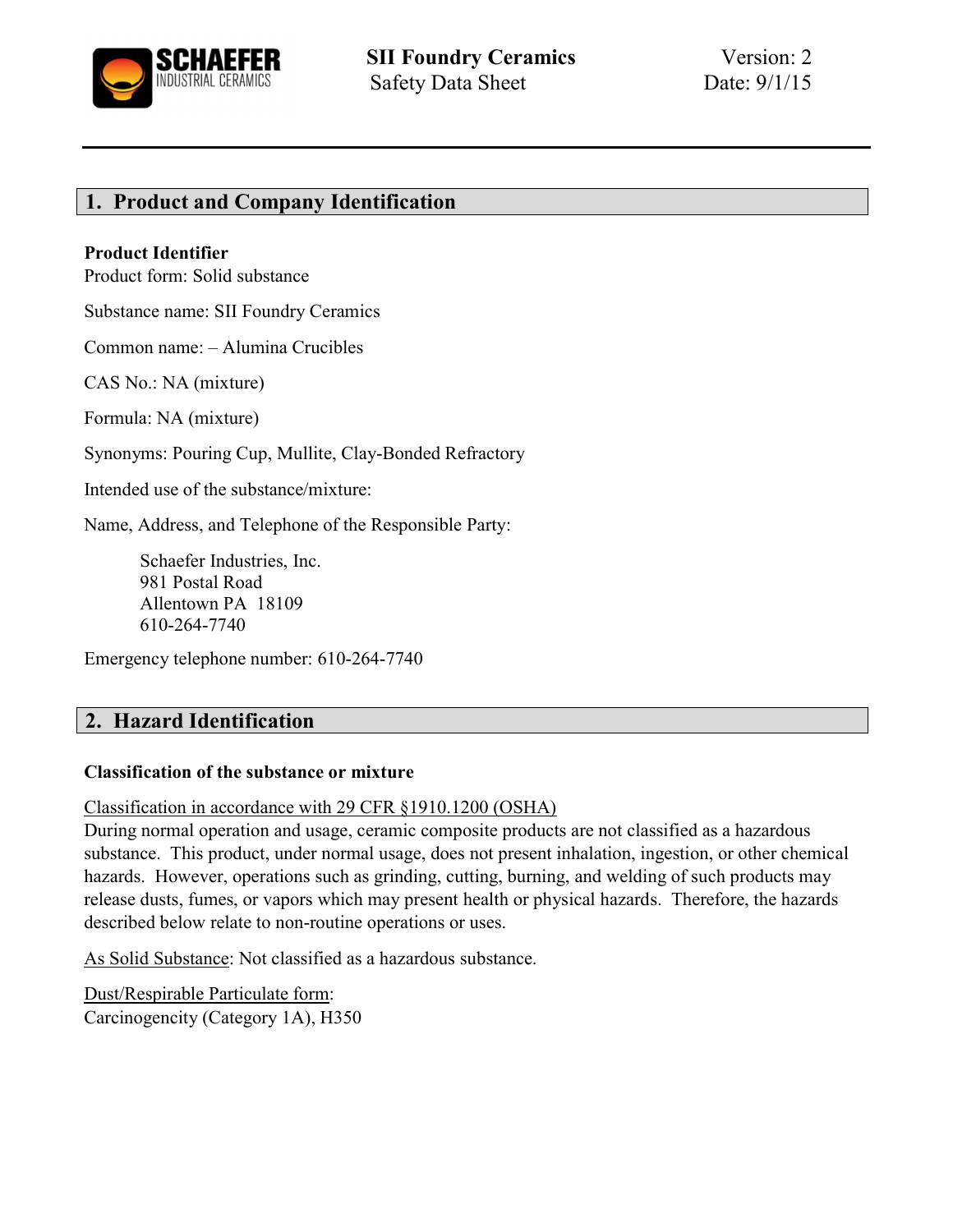

#### Label Elements, including precautionary statements

Under normal conditions and use (as a solid substance)

Pictogram (as a solid substance): no pictogram

Signal Word: no signal word

Hazard Statement: no hazard statement

Precautionary Statement: no precautionary statement

As a dust or particulate matter in air

Pictogram (as a dust or particulate matter in air):

Signal Word: Danger

Hazard Statements: H350 May cause cancer

Precautionary Statements:

- P201 Obtain special instructions before use
- P202 Do not handle until all safety precautions have been read and understood
- P280 Wear protective gloves/clothing/eye & face protection
- P308+P313 If exposed or concerned: Get medical advice/attention
- P405 Stored locked up
- P501 Dispose of contents in accordance with state/federal requirements

# 3. Hazard Identification

#### **Substances**

| <b>Name</b>                      | <b>Product Identifier</b> | $\frac{6}{9}$ | <b>Classification</b>                   |
|----------------------------------|---------------------------|---------------|-----------------------------------------|
| Aluminum oxide                   | 1344-28-1                 | 65-85%        | Not classified as a hazardous substance |
| Silicon dioxide<br>(Crisobalite) | 14464-46-1                | $0-5%$        | Carcinogenicity, 1A, H350               |
| Calcined Kaolin<br>(Mullite)     | 1302-93-8                 | $30 - 35%$    | Not classified as a hazardous substance |
|                                  |                           |               |                                         |

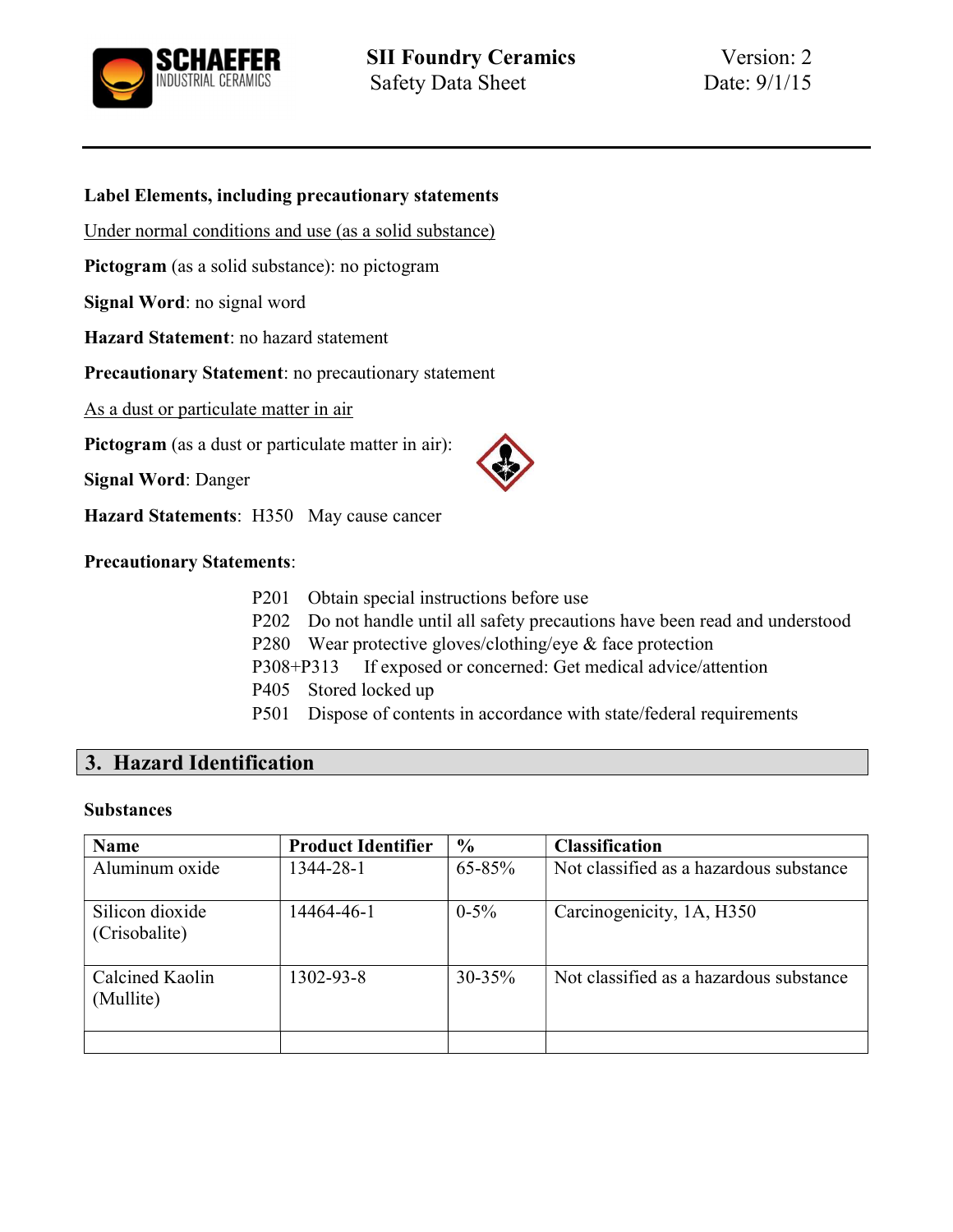

# 4. First Aid Measures

General Advice: Consult a physician if dust is inhaled and not feeling well.

If inhaled: Move person to fresh air. If not breathing, attempt CPR. Consult physician immediately.

If skin contact: Wash off with soap and water.

If eye contact: Flush eyes with water as a precaution. Consult physician if necessary.

If swallowed: Rinse mouth with water. Consult a physician.

Symptoms/Effects: Described in section 2, but should not pose problem in solid form. In dust form, breathing particles can irritate the throat as a first symptom.

Immediate Medical Attention: No data available in solid or dust form.

# 5. Fire Fighting Measures

Extinguishing Media: Not flammable in solid or dust form. In case of fire nearby, it is safe to use water spray, foam, dry chemical, or carbon dioxide.

Special Hazards: No data available.

Precautions for Fire-Fighters: No data available.

# 6. Accidental Release Measures

Personal Precautions/Protective Equipment/Emergency Procedures: Use PPE in situations where dust is evident. Exposure to dust over OSHA's PEL requires a NIOSH approved respirator.

Methods & Materials for Containment and Cleanup: Pick up and arrange disposal without creating a dust cloud. Sweep up and shovel. Keep in suitable, closed container for disposal.

# 7. Handling and Storage

Precautions for Safe Handling: Not applicable for solid object. In dust form due to grinding or processing, avoid dust cloud by sweeping slowly or using appropriate vacuum system. Where applicable, use local exhaust ventilation at places where dust is formed.

Conditions for Safe Storage, including Incompatibles: In dust form, keep container closed in a dry, well-ventilated location.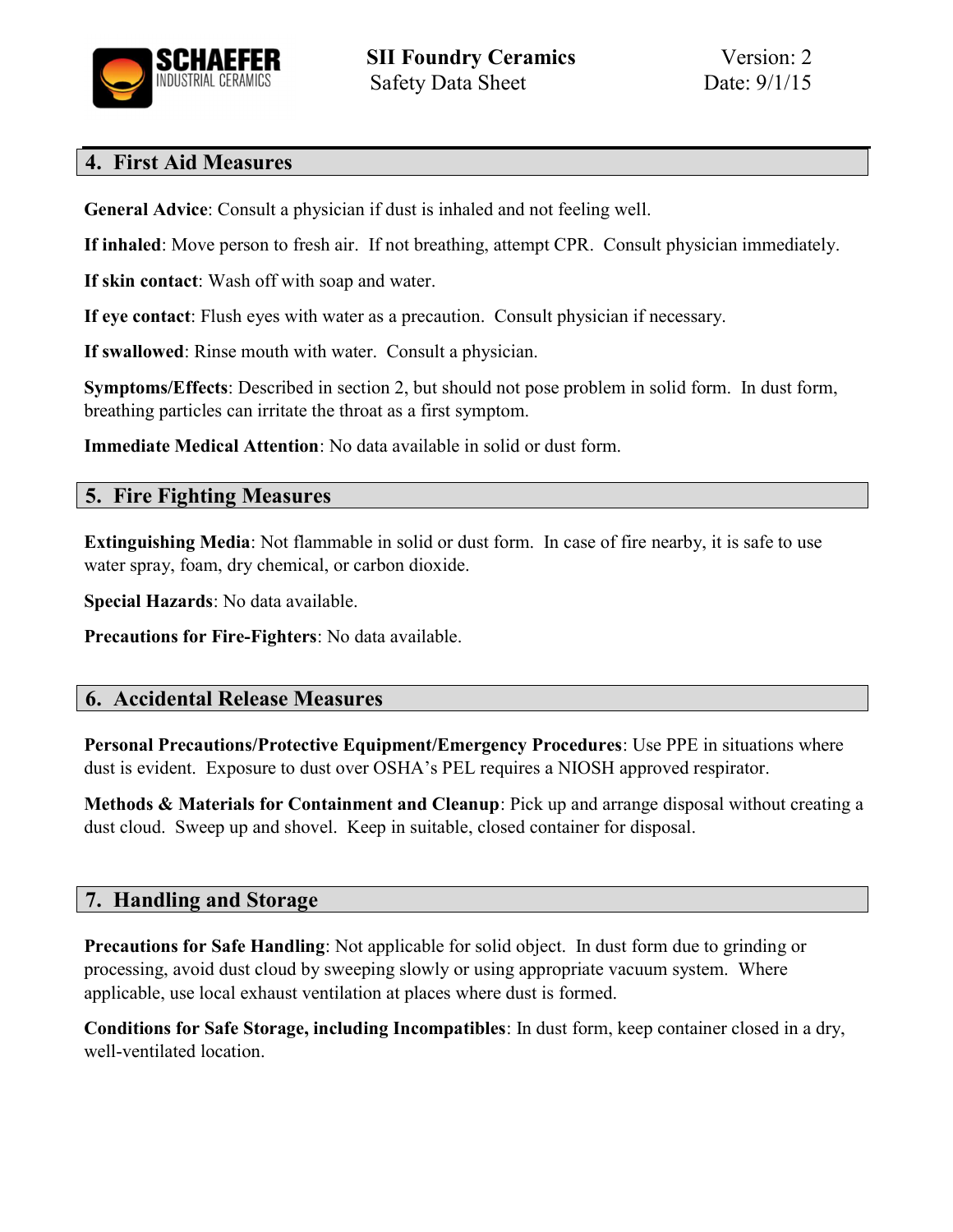

# 8. Exposure Controls/Personal Protection

| <b>Substance</b>             | CAS No.    | <b>OSHA PEL</b>                                                                                   | <b>NIOSH REL</b> |
|------------------------------|------------|---------------------------------------------------------------------------------------------------|------------------|
|                              |            | $(mg/m^3)$                                                                                        | $(mg/m^3)$       |
| Aluminum Oxide               | 1344-28-1  | 15 (total); 5 (respirable)                                                                        | 10               |
| Silicon Dioxide              | 14464-46-1 | $30 \text{ mg/m}^3/(96 \text{SiO}_2 + 2);$<br>total<br>$10 \text{ mg/m}^3/(96 \text{SiO}_2 + 2);$ | 0.05             |
| Calcined Kaolin<br>(Mullite) | 1302-93-8  | respirable<br>15 (total); 5 (respirable)                                                          |                  |
|                              |            |                                                                                                   |                  |

Appropriate Engineering Controls: Handle in accordance with good industrial hygiene and safety practices. Provide ventilation where the process may generate dust (e.g., grinding, cutting, etc.).

Personal Protective Equipment: Not applicable when in solid form. As a dust, use the following PPE:

Eye/Face Protection: Use eye & face protection should flying particles be present.

Skin Protection: Use gloves and other body protection in relation to the handling and exposure to dust.

Respiratory Protection: Respiratory protection is not required under normal use. If dust is evident, use type N95 NIOSH approved respirators for protection at levels up to about 60 mg/m<sup>3</sup>.

## 9. Physical and Chemical Properties

| <b>Appearance:</b> Hard ceramic solid object (normal<br>use)                              | <b>Flammability (solid/gas)</b> : No data available          |
|-------------------------------------------------------------------------------------------|--------------------------------------------------------------|
| <b>Odor</b> : No data available                                                           | <b>Upper/Lower Flammability Limits: No data</b><br>available |
| <b>Odor Threshold:</b> No data available                                                  | Vapor Pressure: No data available                            |
| <b>pH</b> : No data available                                                             | Vapor Density: No data available                             |
| <b>Melting Point/Freezing Point:</b> $\sim 2,500$ °F for MP.<br>No data available for FP. | <b>Relative Density:</b> $\sim$ 2.5 to 2.9 g/cc              |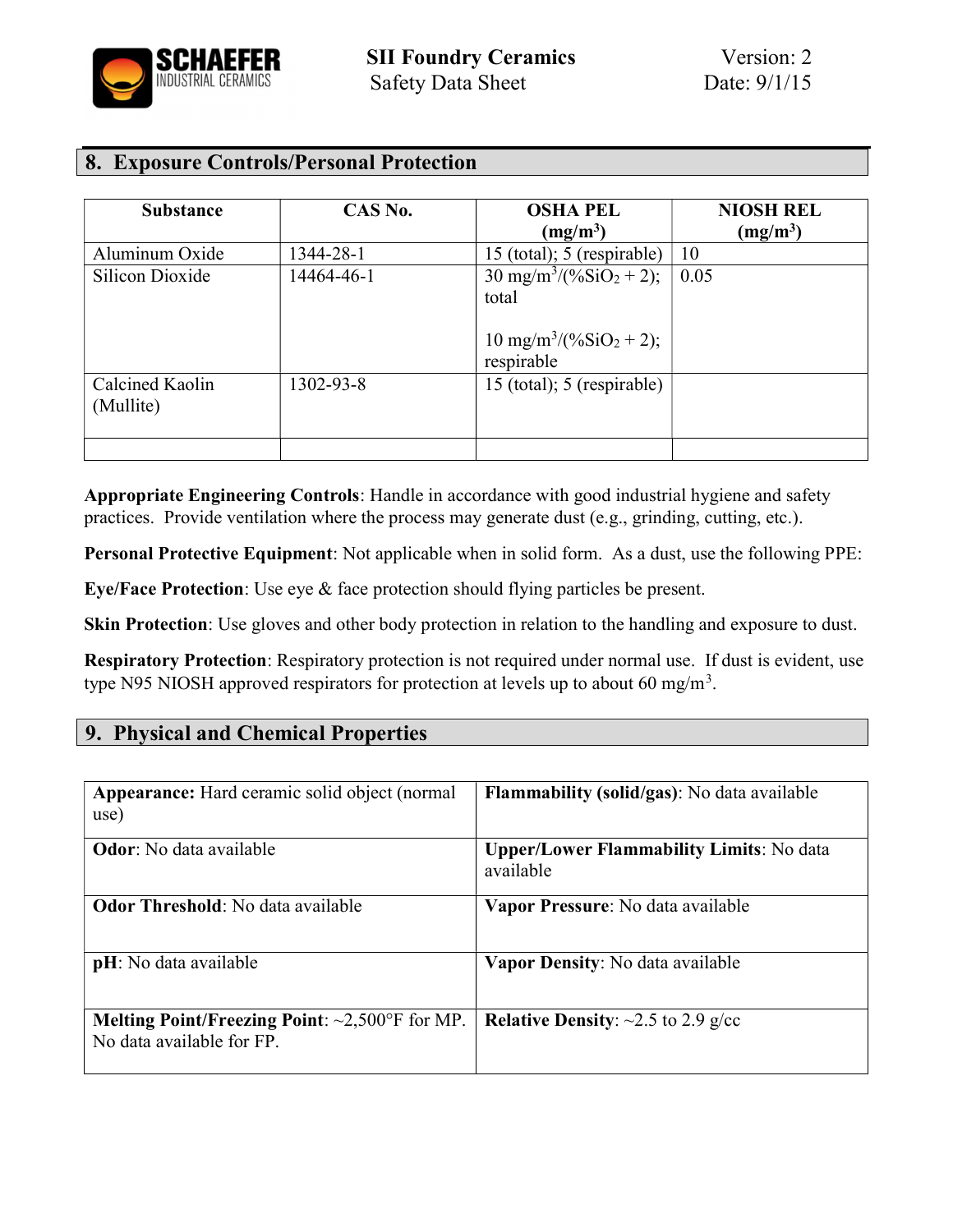

| <b>Initial Boiling Point &amp; Boiling Range:</b> No data | <b>Solubility:</b> No data available                |
|-----------------------------------------------------------|-----------------------------------------------------|
| available                                                 |                                                     |
|                                                           |                                                     |
| Flash Point: No data available                            | <b>Partition Coefficient:</b> No data available     |
| <b>Evaporation Rate:</b> No data available                | <b>Auto-Ignition Temperature:</b> No data available |
| <b>Decomposition Temperature:</b> No data available       | Viscosity: No data available                        |

## 10. Stability and Reactivity

Reactivity: No data available

Chemical Stability: No data available

Possibility of Hazardous Reactions: No data available

Conditions to Avoid: No data available to suggest static discharge, shock or vibration effects

Incompatible Materials: No data available

Hazardous Decomposition Products: No data available

## 11. Toxicology Information

There are no known toxicological (health) effects for the typical use of this product. If a dust is generated due to grinding, cutting or processing, some data is available regarding the substances in the mixture.

#### Likely Routes of Exposure (as dust):

Inhalation: No data available

Ingestion: No data available

Skin: No data available

Eye: No data available

Symptoms (as dust): No data available

Delayed & Immediate Effects (as dust): No data available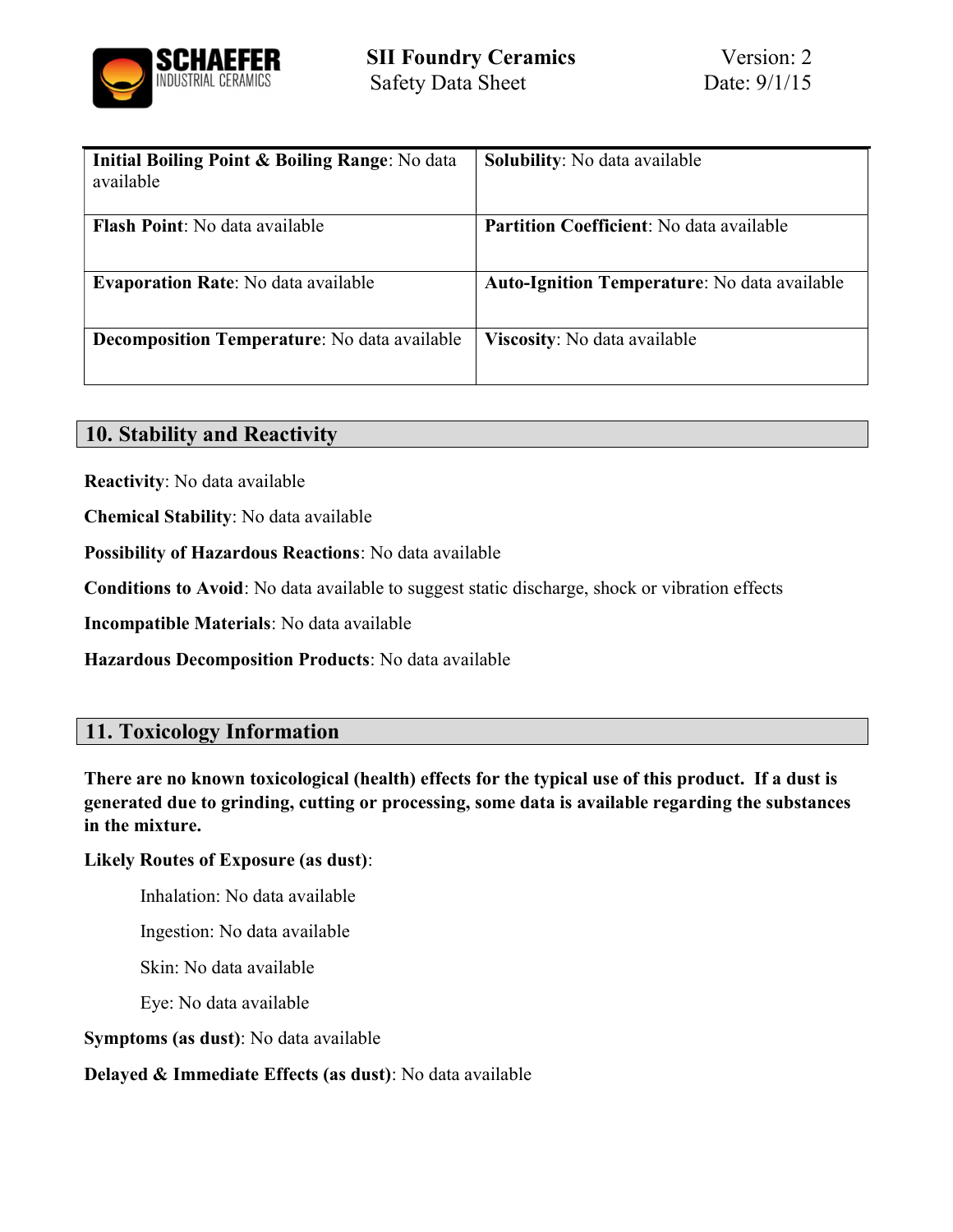

Toxicity Measures (as dust): See ingestion above.

#### Carcinogen Potential (as dust):

NTP: (14464-46-1) Known to be a human carcinogen.

IARC: (7631-86-9) Group 3; Not classifiable as to its carcinogenicity to humans.

(14464-46-1) Group 1; Carcinogenic to humans.

### 12. Ecological Information

Ecotoxicity: No data available

Persistence and Degradability: No data available

Bioaccumulative: No data available

Mobility in Soil: No data available

Other Adverse Effects: No data available

## 13. Disposal Considerations

Handle and dispose of used product or dust from processing in a safe manner in accordance with federal and state environmental laws.

### 14. Transport Information

Product or dust from processing is not a regulated substance under the DOT.

### 15. Regulatory Information

This product, as typically used, is not regulated under federal or state environmental laws. As a dust due to processing such as grinding or cutting, see the following information:

SARA 302: No substance in this product is subject to the requirements of this section..

SARA 313: (1344-28-1) Yes

SARA 311/312: No substance in this product is subject to the requirements of this section.